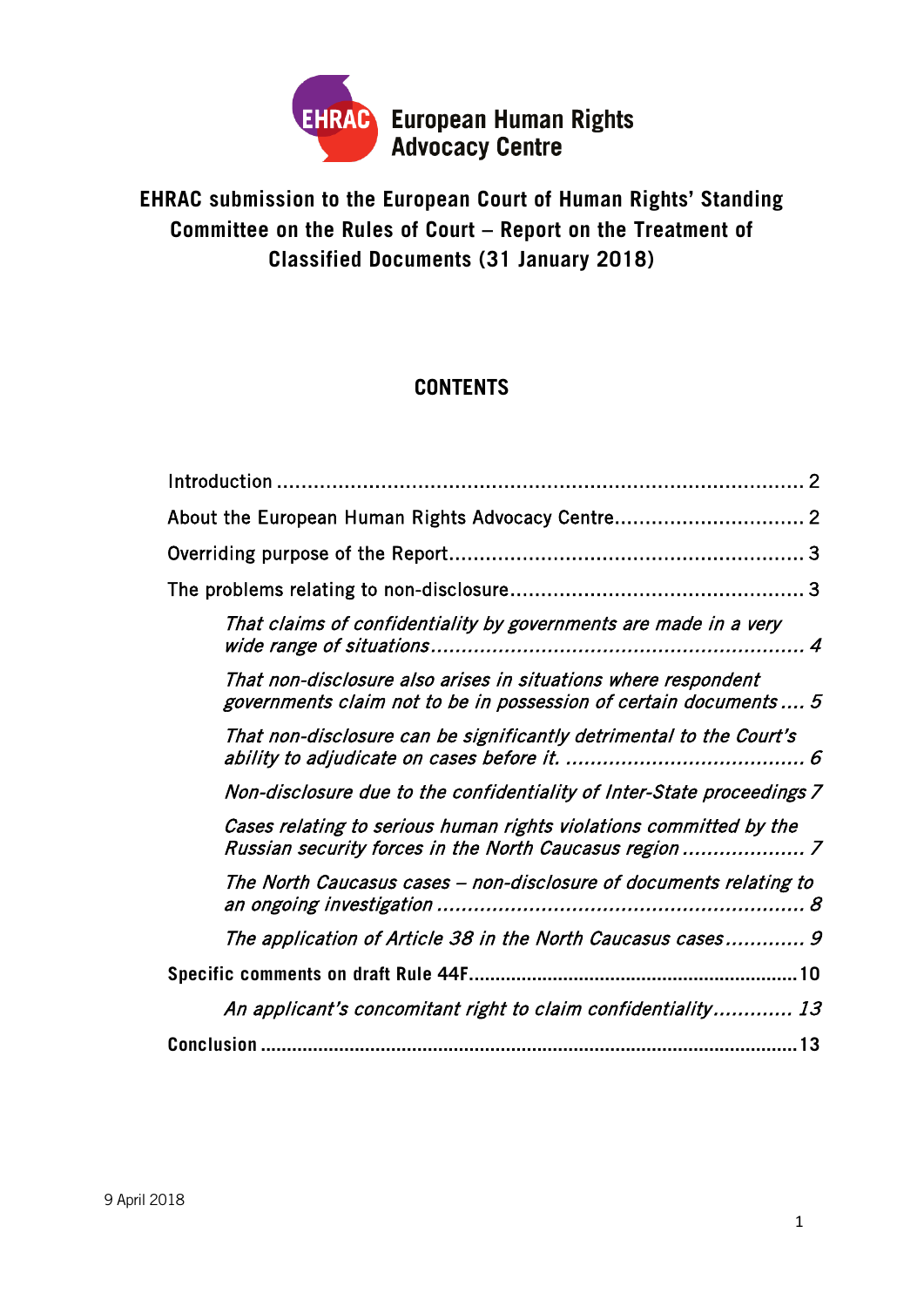

## <span id="page-1-0"></span>**Introduction**

- This is a submission by the European Human Rights Advocacy centre (EHRAC) to the European Court of Human Rights' Standing Committee on the Rules of Court in response to its Report on the treatment of classified documents published on 31 January 2018.
- EHRAC's submission responds primarily to the Standing Committee's proposal to add a new Court Rule dealing with the treatment of classified documents. In order to provide some context to this issue, our submission includes an analysis of the extent to which governments' claims as to the secrecy or confidentiality of documents is a problematic feature of the process of litigating cases, and whether the Court's 'toolkit' of means to respond is adequate to ensure compliance with the adversarial principle and the principle of the equality of arms. In our view these issues are inextricably linked to the question of the treatment of classified documents, and we trust that the information we provide and the submissions we make will be of assistance to the Standing Committee.
- We draw in particular on our experience of litigating European Court cases from the Russian Federation, Georgia, Azerbaijan, Armenia and Ukraine since 2003 (see below) and on the general practice of the Court and the decisions it has made relevant to these questions. That experience leads us to emphasise the central importance, from the victims' perspective, of obtaining disclosure as an element of the redress sought and in establishing what has happened, especially as regards enforced disappearances and cases involving the state's use of lethal force. We view disclosure as a pivotal factor in realising the right of access to information, and as a key component of the right to truth.
- In summary, we would welcome the introduction of a new Court rule which further emphasises the duty of parties to co-operate with the Court, in particular, by setting out an explicit obligation as regards any information which it claims to be secret or confidential, (i) to submit such documents to the Court, and (ii) to provide 'full and detailed grounds' justifying the treatment of such documents as being secret. The reasons given for claiming confidentiality should be subjected to strict scrutiny by the Court, and it is an important feature that the Court will draw adverse inferences where a party falls short of the proposed new procedures.

#### <span id="page-1-1"></span>**About the European Human Rights Advocacy Centre**

Established in 2003, EHRAC is an independent human rights legal centre based at Middlesex University in London. We jointly litigate human rights cases from the Russian Federation, Georgia, Azerbaijan, Armenia and Ukraine, together with local NGO partners, before the European Court of Human Rights and other international mechanisms. EHRAC has partnership status with the Council of Europe. Our NGO partners include Memorial (Russia), the Georgian Young Lawyers' Association, the Ukrainian Helsinki Human Rights Union and the Regional Centre for Human Rights (Ukraine).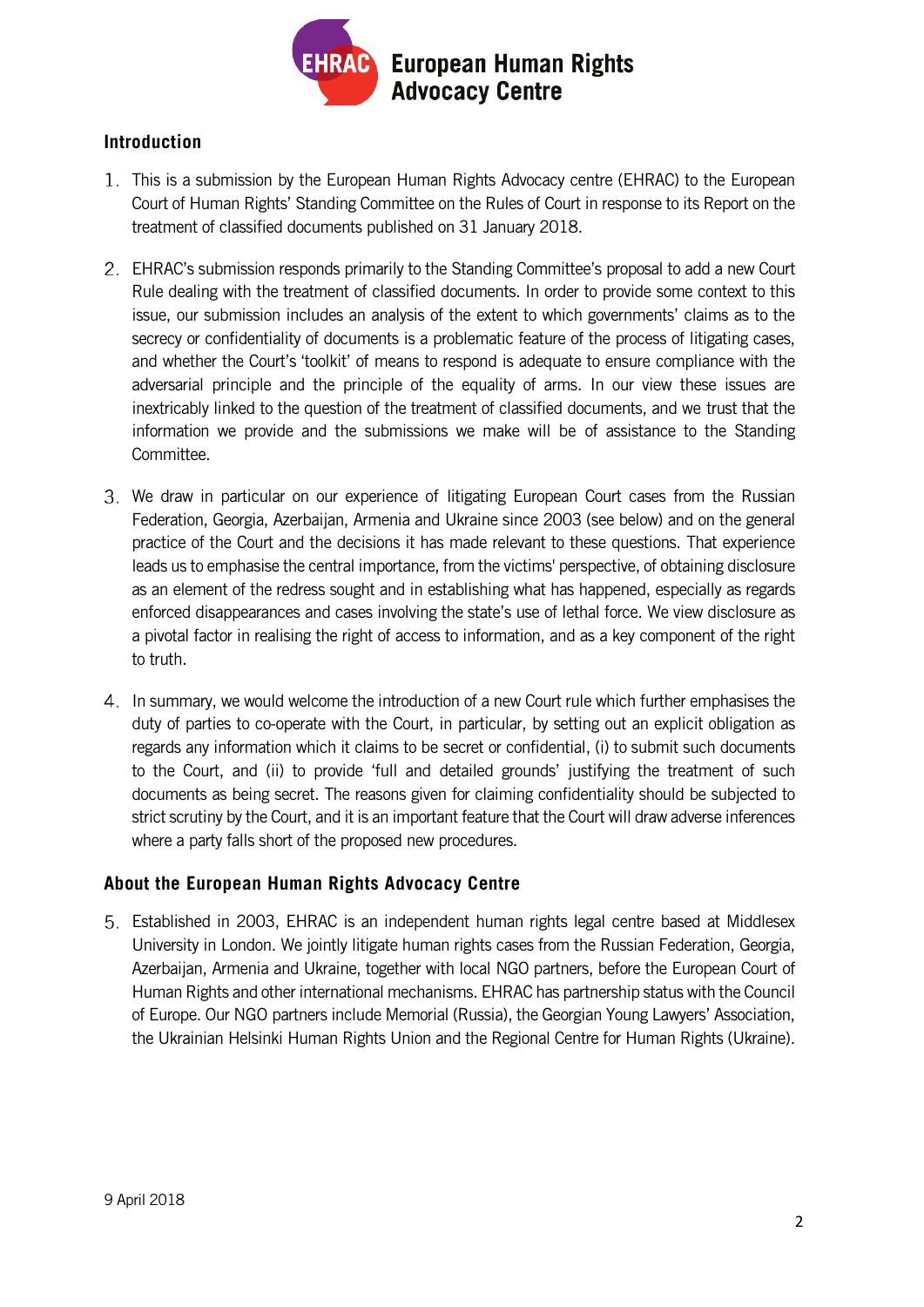

To date, EHRAC has litigated more than 300 cases (from the five countries), and has secured more than 130 judgments at the European Court, including: Isayeva v Russia (2005), Khashiyev and Akayeva v Russia (2005), Isayeva, Yusupova & Bazayeva v Russia (2005), Fadeyeva v Russia (2005), Bitiyeva and  $X$  v Russia (2007), Alikhadzhiyeva v Russia (2007), Magomadov and Magomadov v Russia (2007), Musayev and others v Russia (2007), Ryabikin v Russia (2008), Zolotukhin v Russia (2009), Kiladze v Georgia (2010); Abuyeva v Russia (2010), Tsintsabadze v Georgia (2011), Esmukhambetov v Russia (2011), Karpacheva and Karpachev v Russia (2011), Kakabadze and Others v Georgia (2012), Oleksandr Volkov v Ukraine (2013), Ageyevy v Russia (2013), Gamtsemlidze v Georgia (2014), Bekauri and Others v Georgia (2015), Sargsyan v Azerbaijan (2015), Roman Zakharov v Russia (2015), Dzidzava v Russia (2016), Frumkin v Russia (2016), Rasul Jafarov v Azerbaijan (2016), Tagayeva and others v Russia (2017), Jugheli and others v Georgia (2017), Orlov and others v Russia (2017) and Merabishvili v Georgia (2017).

#### <span id="page-2-0"></span>**Overriding purpose of the Report**

- We note that the purpose of the Standing Committee's Report is to 'create a proper mechanism for guaranteeing the parties, and in particular the Governments, adequate protection of confidential (sensitive/secret/classified) documents produced by them at the request of the Court' (para. 1).
- At the outset, we would observe that in our experience in litigating cases before the Court there are frequently considerable problems with non-disclosure by respondent governments, in that documents which are, or are highly likely to be, pertinent to the case at hand are not disclosed to the Court, in circumstances in which the non- disclosure is not adequately justified by the respondent government (if at all), and indeed which frequently cannot be objectively justified. We are not aware of a particular recurrent problem as regards the protection of confidential documents which are disclosed to the Court<sup>[1](#page-2-2)</sup> (which is identified as the main aim of the Report, but the extent of any such problem is not explicitly explained in the Report). If, however, the broader aim of the proposals set out in the Report is to improve disclosure (by providing greater reassurance as to the protection of the confidentiality of the documents disclosed) then we can see the logic in such an objective.

## <span id="page-2-1"></span>**The problems relating to non-disclosure**

- 9. In this section, we seek to outline a number of different problems arising as regards nondisclosure (which are reflected in a large number of our own cases). We make three primary observations about respondent governments' non-disclosure:
	- (a) That claims of confidentiality by governments are made in a very wide range of situations;

<span id="page-2-2"></span><sup>&</sup>lt;sup>1</sup> We note, however, that it clearly was a significant problem in the extraordinary rendition cases, such as Al Nashiri  $v$ Poland, No. 28761/11, 24 July 2014.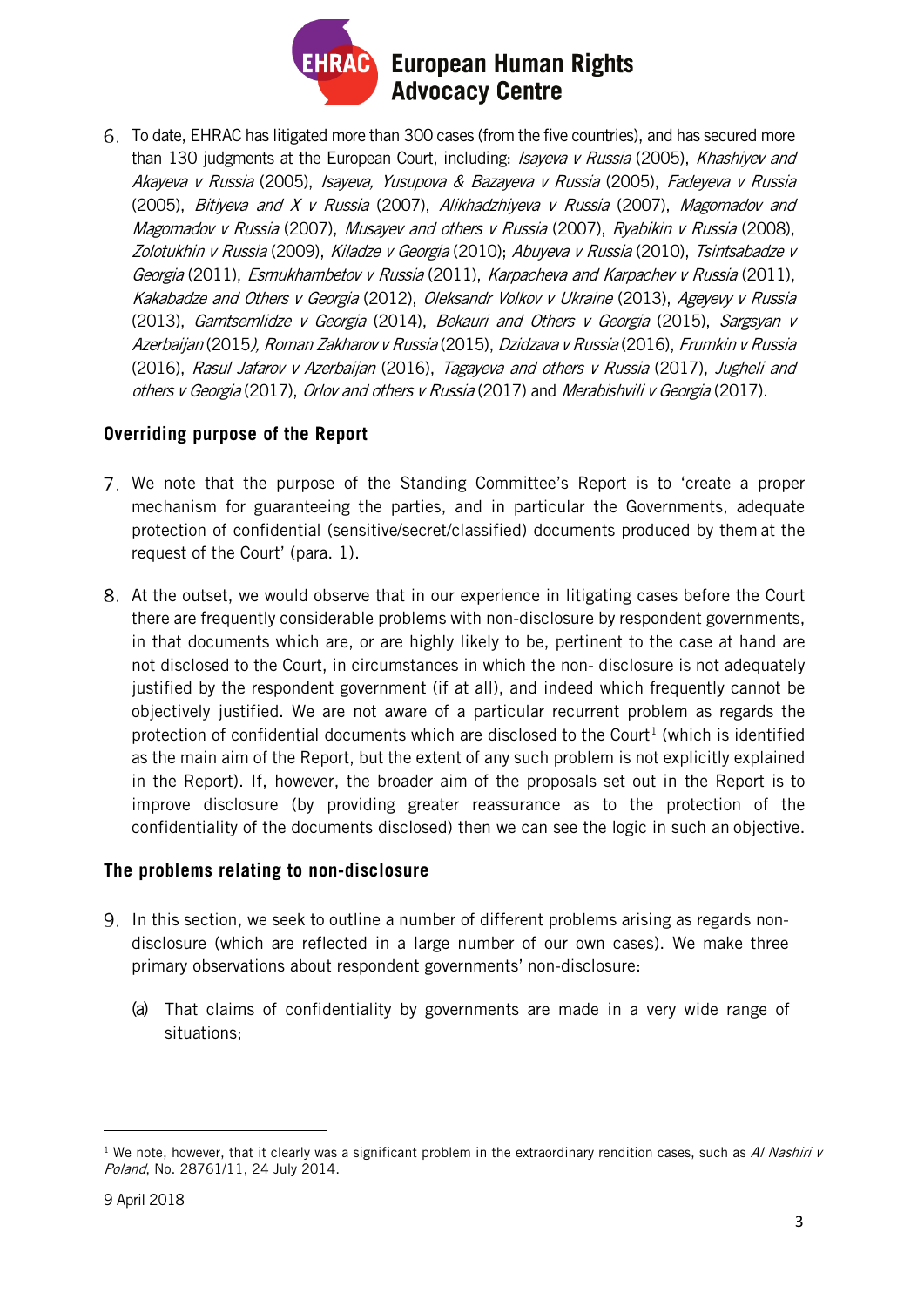

- (b) That non-disclosure also arises in situations where respondent governments claim not to be in possession of certain documents; and
- (c) That non-disclosure can be significantly detrimental to the Court's ability to adjudicate on cases before it.

These three points are further amplified in the following sections.<sup>2</sup>

# <span id="page-3-0"></span>That claims of confidentiality by governments are made in a very wide range of situations

- 10. The focus of the Standing Committee Report (para. 1) is on confidential documents those which are 'sensitive', 'secret' or 'classified'. These are very broad categories lacking any common definition, which leaves a wide discretion to the authorities to decide which documents fall within these categories. In practice, governments have made claims of 'confidentiality' or similar over important documents, in a very wide range of circumstances.
- 11. It is not unusual for governments to refuse to disclose documentation on the basis that it is said to be 'classified'. For example in *Janowiec and others* v *Russia*,<sup>[3](#page-3-2)</sup> which concerned the investigation of the murder of more than 21,000 Polish soldiers and officials by the Soviet secret police in 1940, the Russian Government refused to disclose a copy of the decision made in 2004 to discontinue the investigation, on the basis that it was classified under domestic law. In the inter-state case brought by Georgia against Russia relating to the detention and collective expulsion of Georgian nationals in 2006, the respondent Government refused to disclose to the Court two government circulars which were said to be classified (*Georgia v Russia (I)<sup>[4](#page-3-3)</sup>*).
- 12. However, a far broader range of documents are also routinely claimed to be confidential in some way. These notably include all manner of documents contained in criminal investigation files, as well as medical records relating to detainees (see, e.g., Nevmerzhitsky v Ukraine<sup>[5](#page-3-4)</sup>) and prison regulations (see, e.g., Davydov and others v Ukraine<sup>[6](#page-3-5)</sup>).
- 13. It is also evident from the Court's caselaw that governments will raise claims of confidentiality without sufficiently justifying or explaining their position. For example, in the extraordinary rendition case of Al Nashiri v Poland,<sup>[7](#page-3-6)</sup> the Court explicitly acknowledged that the Government might wish to invoke grounds of national security as regards some of the documentation relevant to the case, but it emphasised that 'no national-security related arguments have ever been invoked by the Government in response to the Court's evidential requests and none of the requested documents have

<span id="page-3-1"></span> $2$  In the interests of brevity, we have provided a few examples of the situations which we refer to in this submission – we do not seek here to provide a comprehensive analysis.

<span id="page-3-2"></span><sup>3</sup> No. 55508/07, 21 October 2013.

<span id="page-3-3"></span><sup>4</sup> No. 13255/07, 3 July 2014.

<span id="page-3-4"></span><sup>5</sup> No. 54825/00, 5 April 2005.

<span id="page-3-5"></span><sup>6</sup> No. 17674/02, 1 July 2010.

<span id="page-3-6"></span><sup>7</sup> No. 28761/11, 24 July 2014.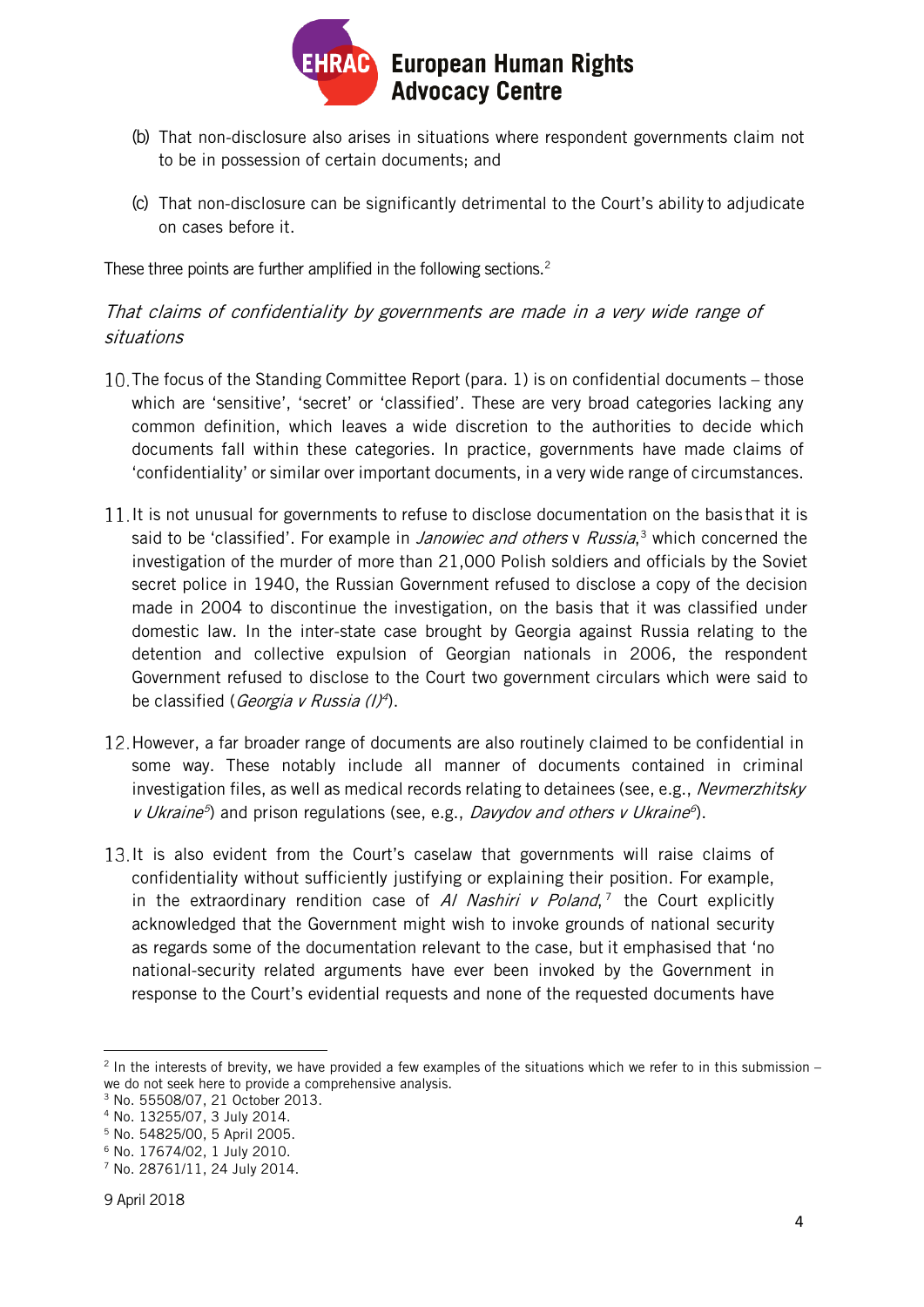

materialised' (para. 368).

# <span id="page-4-0"></span>That non-disclosure also arises in situations where respondent governments claim not to be in possession of certain documents

- 14. The point here is that a significant problem of non-disclosure can arise not because respondent governments cite reasons of secrecy or confidentiality as such, but simply because disclosure of key documents does not happen, and no explanation, or no adequate explanation, for non-disclosure is provided. In our experience, this often arises as regards CCTV evidence, which could be extremely important to the resolution of a case. The cases which follow illustrate this problem.
- 15. Enukidze and Girgyliani v Georgia<sup>[8](#page-4-1)</sup> concerned the abduction and death of the applicants' son at the hands of Ministry of Interior officials: the Court identified myriad failings in the investigation of the case, and was highly critical of the Government because of its failure to submit the complete case files, including crucial CCTV images. Its partial and selective disclosure of CCTV evidence washighlighted by the Court which found that the Government had failed to justify it.<sup>[9](#page-4-2)</sup> The Court said:

'Of particular concern is the failure to submit all the images showing the passage of cars on the Tbilisi-Kojori road during the whole period between 2.00 and 3.00 a.m. In the eyes of the Court the submission of that particular item of evidence in its entirety was relevant for the examination of the complaint under Article 2 of the Convention, as it could have corroborated or, on the contrary, refuted the applicants' allegation that O.M.-ov had left the Café Chardin to join his colleagues from the Ministry of the Interior in severely ill-treating and killing their son. The Government failed to justify that omission in their written observations and remained silent even after the applicants had explicitly reproached them on that account during the public hearing on 27 April 2010'. (para. 301)

16. A key factual element in the case of *Merabishvili v Georgia<sup>[10](#page-4-3)</sup>* was whether the applicant, the former Georgian Prime Minister and Minister of Interior, had been taken clandestinely from his cell one night to meet the Chief Public Prosecutor and the head of the Georgian Prison Service. The respondent Government repeatedly denied that this had ever happened. However, the Grand Chamber concluded that the event did indeed occur – and the question of the unavailability of CCTV film was central. The Government failed to disclose CCTV footage from the surveillance cameras in the prison and the Penitentiary Department building, which the Court noted 'could have conclusively proved or disproved the applicant's allegations' (para. 344). The Government claimed that the footage was automatically deleted after twenty-four hours, but the Court noted that neither the Minister of Prisons nor the head of the general inspectorate of the Ministry of Prisons had been aware of such a policy when speaking about the case.

<span id="page-4-1"></span> $\overline{a}$ <sup>8</sup> No. 25091/07, 26 April 2011

<span id="page-4-3"></span><span id="page-4-2"></span><sup>9</sup> See, in particular, paras 292-302

<sup>10</sup> No. 72508/13, 28 November 2017.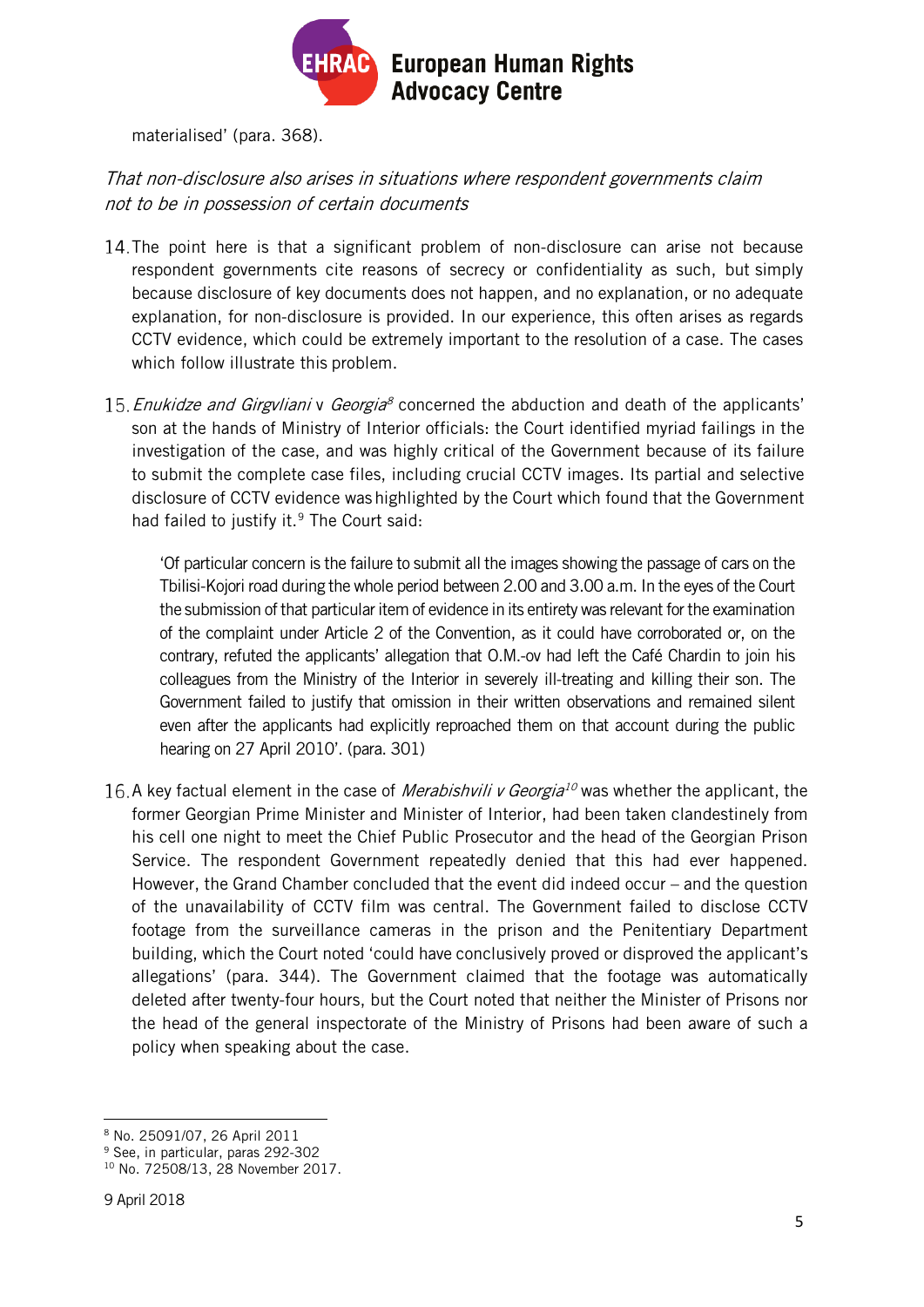

In the pending case of *Babayeva v Azerbaijan*,<sup>[11](#page-5-1)</sup> which concerns the death of a prison inmate, the authorities have acknowledged that the prison had operational CCTV cameras inside the prison at the time of the applicant's brother's death. However, no CCTV film has been disclosed as it is claimed (without any evidential basis) that the CCTV evidence had been destroyed by prisoners during a prison riot.

## <span id="page-5-0"></span>That non-disclosure can be significantly detrimental to the Court's ability to adjudicate on cases before it.

18. There is no question that non-disclosure may have, and does have, a significant impact on cases. In *Esmukhambetov v Russia*, a case concerning the deaths of the applicants' relatives caused by an air strike (referred to further below), the Court acknowledged the insurmountable difficulties it faced as a consequence of the state's non-cooperation:

[I]ts ability to assess the circumstances surrounding the deaths of the relevant applicants' relatives, including the legal or regulatory framework in place, the planning and control of the operation in question and the actions of the federal servicemen who actually administered the force, is severely hampered by the manifest unwillingness of the respondent Government to cooperate with the Court in the present case and their failure to submit any documents or information regarding the events under consideration.<sup>[12](#page-5-2)</sup>

- In the extraordinary rendition case of AI Nashiri v Poland,<sup>[13](#page-5-3)</sup> the Court commented on the very serious difficulties it had faced in elucidating the facts, which had been 'compounded' by the Polish Government's failure to cooperate with the Court in its examination of the case', and as a result of which the Court's establishment of the facts was 'to a great extent based on circumstantial evidence' (para. 400).
- Furthermore, non-disclosure frequently relates to fundamental facets of the case, such as the extent of the state's use of lethal force in the case of *Tagayeva and Others v Russia*, [14](#page-5-4) concerning hostage-taking at a school in Beslan in 2004. There, the testimony of General Tikhonov, the commander of the FSB Special Services Centre, who was in charge of the security forces' operation to storm the school, was not disclosed. This prevented any proper assessment by the Court of the authorities' means of weaponry used in the storming of the school. The Court was therefore forced to attempt to assess the case 'in the absence of firsthand explanations from the person who had been *de facto* in charge of the use of force during the operation' (para. 605). The respondent Government was criticised by the Court in Ahmet Özkan v Turkey,<sup>[15](#page-5-5)</sup> concerning a military raid on the village of Ormaniçi in 1993, for its 'passive attitude in producing documents that were in their possession and which were unquestionably of fundamental importance for elucidating disputed facts…'.

<span id="page-5-1"></span><sup>11</sup> No. 33184/16, communicated on 8 June 2017.

<span id="page-5-2"></span><sup>12</sup> No. 23445/03, 29 March 2011, para. 142

<span id="page-5-3"></span><sup>13</sup> No. 28761/11, 24 July 2014.

<span id="page-5-4"></span><sup>14</sup> No. 26562/07, 13 April 2017.

<span id="page-5-5"></span><sup>15</sup> No. 21689/93, 6 April 2004, para. 481.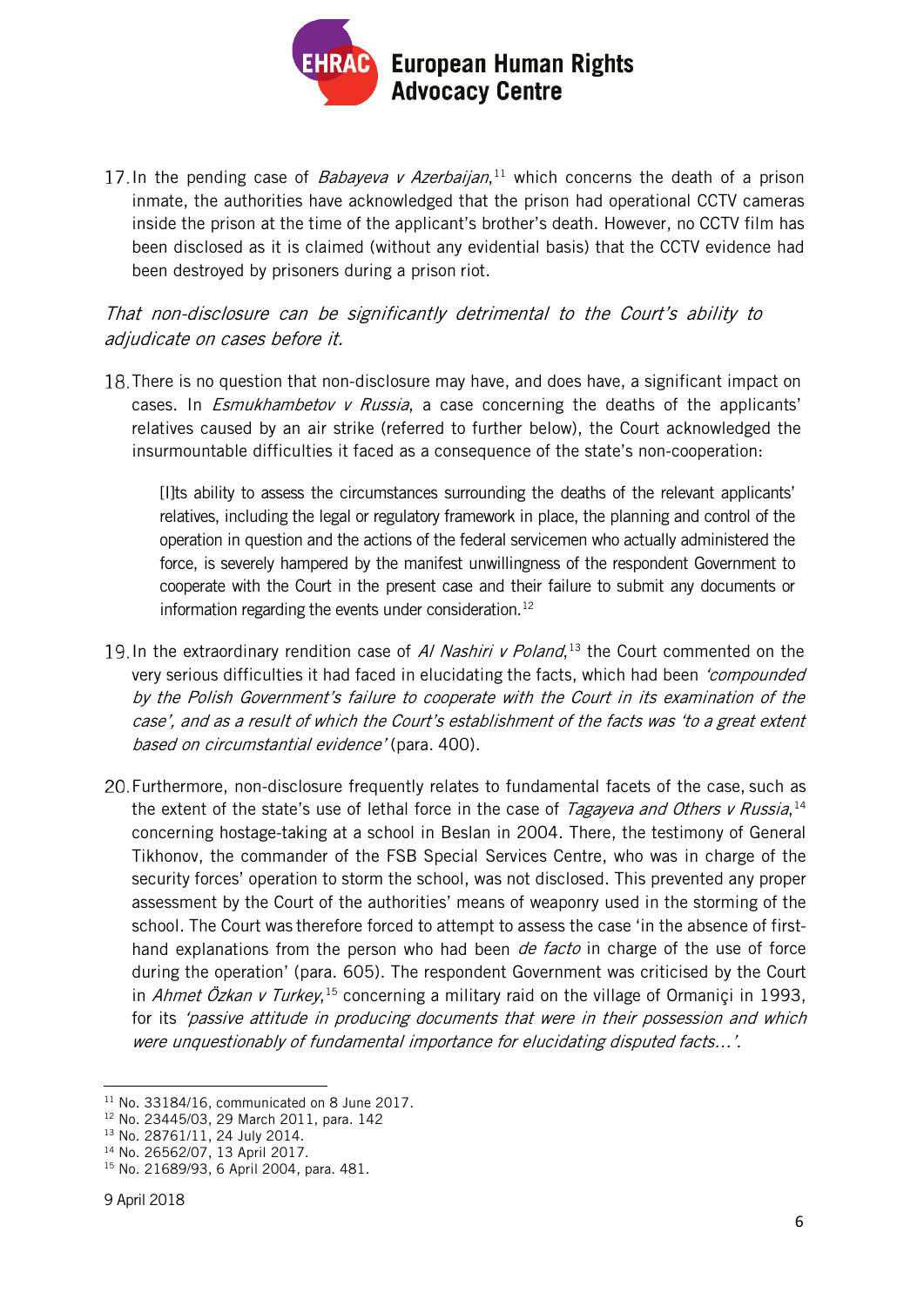

#### <span id="page-6-0"></span>Non-disclosure due to the confidentiality of Inter-State proceedings

Another aspect of non-disclosure has occurred, in our experience, in the context of interstate proceedings. We are currently litigating a number of individual applications arising from the ongoing situation in eastern Ukraine, which is also the subject of several pending inter-state applications, brought by Ukraine against Russia. When the respondent Governments have been required by the Court to respond to the claims made in the individual applications, the Governments have referred to their pleadings (and documents) submitted in the course of the inter-state proceedings, without spelling out their arguments and without providing disclosure of the documents in question. When we then requested from the Court the disclosure of the inter-state pleadings (and documents), our requests were initially rejected by the Court on the basis that the pleadings in the inter-state cases had been declared to be confidential. Only when we pressed the Court further, explaining that it was simply not possible for us to plead on the applicants' behalf in response, did the Court then require that the respondent Governments should set out their arguments in full (and provide any documents relied on) in the course of the individual applications. In our submission, in view of the apparent uncertainty as to the Court's practice in this area, it is suggested that this issue should be reviewed, and, if necessary, the Court Rules be amended.

## <span id="page-6-1"></span>Cases relating to serious human rights violations committed by the Russian security forces in the North Caucasus region

- 22. This group of cases has been singled out here, because they have involved routine levels of non-cooperation by the Russian Federation (as is acknowledged by the Standing Committee Report (para. 8), with reference to the Janowiec case, para. 205).<sup>[16](#page-6-2)</sup> For example, in the case of *Esmukhambetov and Others v. Russia*,<sup>[17](#page-6-3)</sup> concerning the bombing of Kogi village, the Government refused to disclose any documents whatsoever in the criminal investigation file, arguing that they were classified, or to provide the Court with an outline of the investigatory steps taken. As a result, the Court found such a "manifest lack of cooperation" to be "unacceptable".<sup>[18](#page-6-4)</sup> This is but one example of a general problem. Indeed, the Russian government's failure to disclose relevant case documents in the Chechen cases have become legion, so much so, that the Court has had cause to make the assumption (where at least some documentation has been provided) that the materials made available to it have been selected so as to demonstrate to the maximum extent possible the effectiveness of the investigation in question.<sup>[19](#page-6-5)</sup>
- 23. It is acknowledged that in these circumstances, the Court may take steps to mitigate the consequences of the non-disclosure, by imposing the burden of proof on the state – both

<span id="page-6-2"></span> $\overline{a}$ <sup>16</sup> See further: P. Leach, "The Chechen Conflict: Analysing the Oversight of the European Court of Human Rights", [2008] EHRLR 732–761, 743 et seq; P. Leach, "Egregious human rights violations in Chechnya: appraising the pursuit of justice", in L. Mälksoo & W. Benedek (eds), Russia and the European Court of Human Rights: the Strasbourg effect, Cambridge University Press, 2017, pp. 255-294.

<span id="page-6-3"></span><sup>17</sup> No. 23445/03, 29 March 2011

<span id="page-6-4"></span><sup>18</sup> Ibid., para. 119.

<span id="page-6-5"></span><sup>&</sup>lt;sup>19</sup> See, for example, *Tsechoyev v. Russia*, No. 39358/05, 15 March 2011, para. 146.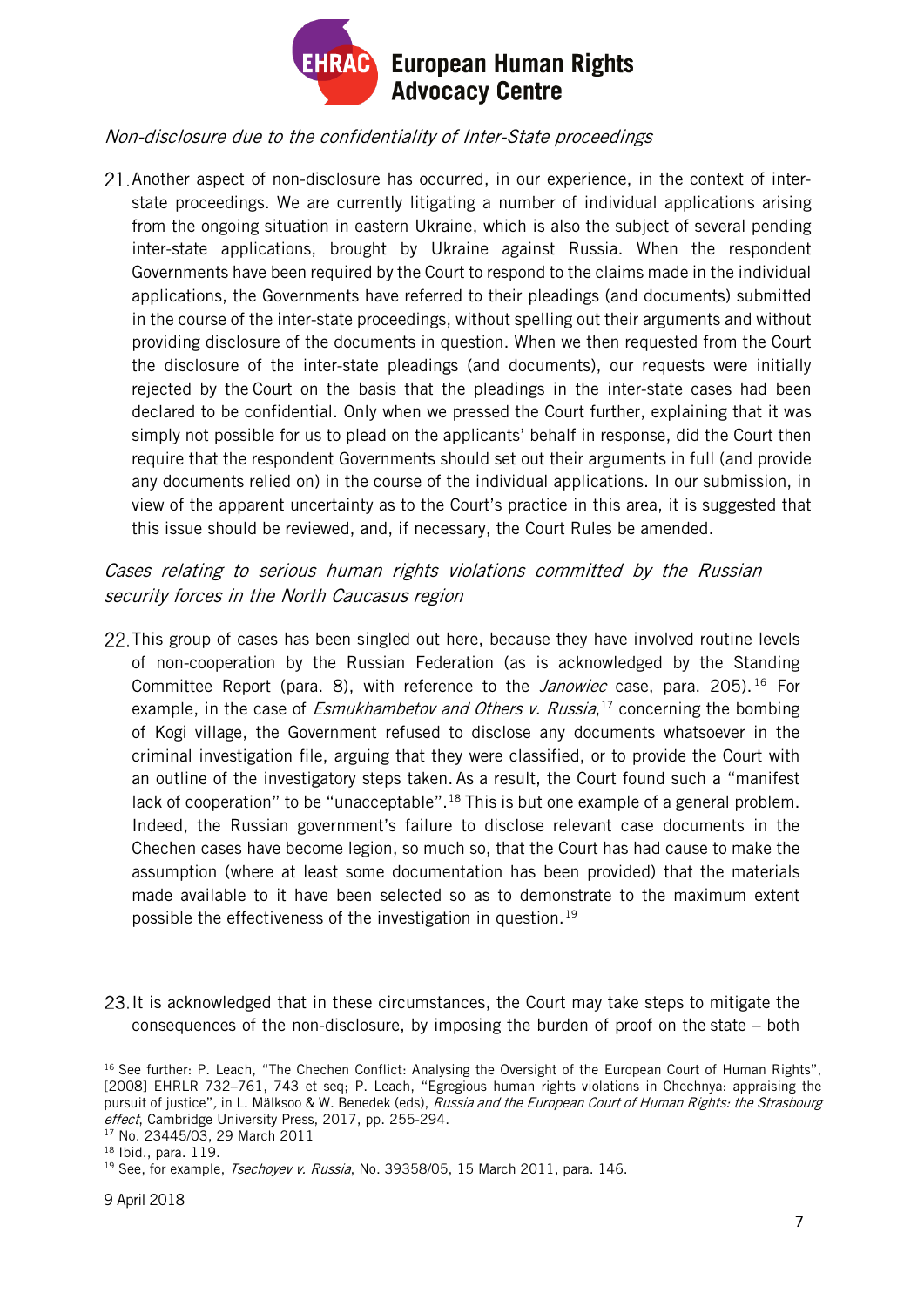

as regards injuries to, or the death of, individuals held in state custody, andalso in respect of situations where individuals are found injured or dead in an *area* within the exclusive control of the state.<sup>[20](#page-7-1)</sup> Furthermore, the Court may draw inferences from non-disclosure "in respect of the well-founded nature of the applicants' allegations", as it did, for example, in Kadirova and Others v. Russia<sup>[21](#page-7-2)</sup> in which the applicants complained that two of their relatives had been taken away by Russian soldiers during a "sweeping up" operation in the village of Serzhen-Yurt in Chechnya, in November 2001. Taking account of the Government's refusal to provide a copy of the investigation file, and its inability to provide any other plausible explanation, the Court drew inferences from the Government's conduct and found that the two women had been arrested by servicemen. As there had been no news of them for more than ten years, they were to be presumed dead, for which the state was held to be responsible.

24. As Helen Keller and Corina Heri have noted, such developments concerning the assessment of evidence were the consequence of a "history of Government failure" to cooperate with the Court in establishing the facts in disappearance cases.<sup>[22](#page-7-3)</sup> Olga Chernishova and Nina Vajić have discerned in the Chechen cases a "new level of non-cooperation" by the respondent state.<sup>[23](#page-7-4)</sup> Keller and Heri have little doubt as to the justification for the Court's transfer of the burden of proof:

A shift in the burden of proof is … very necessary in these instances, which often entail insurmountable difficulties of proof for applicants, compounded by state behaviour. $24$ 

25. It is EHRAC's view that steps taken by the Court (as outlined above) to mitigate against non-disclosure are important, but they are not always sufficient in order to comply with the adversarial principle and the principle of the equality of arms, or to achieve a full and fair resolution of the case in issue (including the provision of critical information to the applicants). Keller and Heri have acknowledged the limitations of the Court's approach: where states maintain a "wall of silence," the Court cannot "fully compensate" for a state's failure to collect evidence.<sup>[25](#page-7-6)</sup>

<span id="page-7-0"></span>The North Caucasus cases – non-disclosure of documents relating to an ongoing investigation

<span id="page-7-5"></span><sup>24</sup> Keller and Heri, "Enforced Disappearances," (n 22), p. 740.

<span id="page-7-1"></span><sup>1</sup> <sup>20</sup> As regards the latter, see for example Inderbiyeva v. Russia No. 56765/08, 23 March 2012.

<span id="page-7-2"></span><sup>21</sup> No. 5432/07, 27 March 2012.

<span id="page-7-3"></span><sup>22</sup> Helen Keller and Corina Heri, "Enforced Disappearances and the European Court of Human Rights", Journal of International Criminal Justice (2014) 12(4), p. 735, at pp. 739–40.

<span id="page-7-4"></span><sup>&</sup>lt;sup>23</sup> N. Vajić and O. Chernishova, "The Court's Evolving Response to the States' Failure to Cooperate," in Dean Spielmann, Marialena Tsirli, and Panayotis Voyatzis (eds.), La Convention européenne des droits de l'homme, un instrument vivant: Mélanges en l'honneur de Christos L. Rozakis [The European Convention on Human Rights, a Living Instrument: Essays in honour of Christos L. Rozakis] (Bruylant, 2011), pp. 47-79, p. 62.

<span id="page-7-6"></span><sup>&</sup>lt;sup>25</sup> Ibid., p. 750. They therefore argue in favour of additional steps being taken by the Court, including the use of interim measures to protect applicants and witnesses, and in extremis, for Council of Europe membership rights to be suspended for persistent offenders.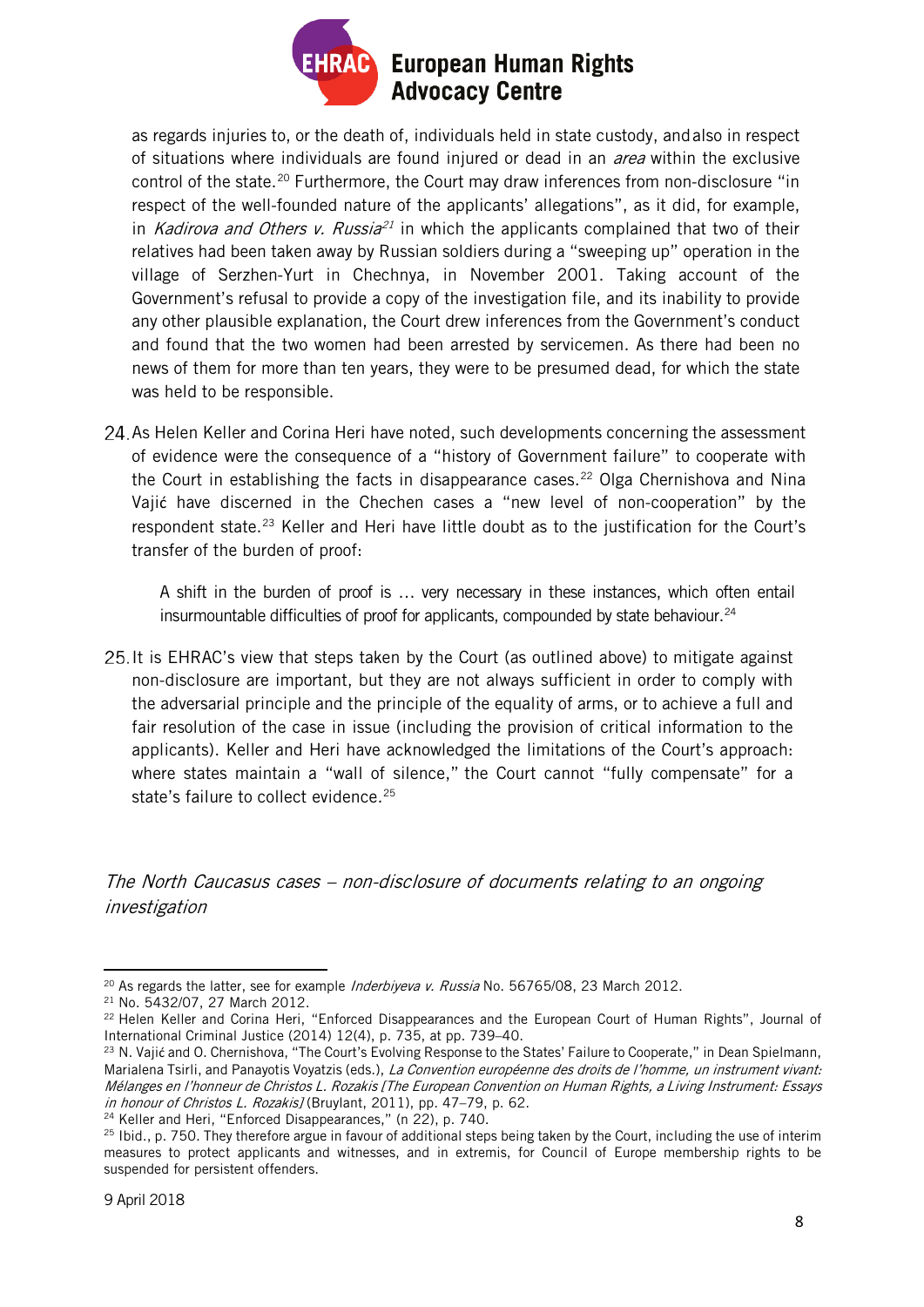

- 26. The Standing Committee Report (para. 8) acknowledges (by reference to the *Janowiec* case, para. 205) the particular problem in the North Caucasus cases that the respondent Government frequently refuses to disclose documents contained in an ongoing criminal investigation file, because disclosure is said to be precluded by the Code of Criminal Procedure. Such arguments have rightly been rejected by the Court, as the Code of Criminal Procedure does not contain an absolute prohibition of disclosure – instead, it sets out the procedure for disclosure.
- 27. However, we consider it is essential to emphasise two further points about this problem. Firstly, the fact that the Court's position rejecting these arguments has been clear and consistent for several years, has not stopped the respondent Government from continuing to advance them as purported justification for non-disclosure in further cases. It has done so again, for example, in the pending case of *Estemirova v Russia* (No. 42705/11), concerning the abduction and murder of the human rights defender, Natalia Estemirova. Furthermore, in that case, a limited degree of access to the criminal case-file was granted to one of the applicant's Russian lawyers, but only on the condition that he was subject to a 'non-disclosure agreement', preventing him from disclosing such documents. This is another common problematic feature of the North Caucasus cases.
- 28. Secondly, it is important to emphasise that it is very common in such cases that the criminal investigation remains nominally open for long periods (often several years) or that such proceedings are repeatedly closed and re-opened, during which time few, if any, effective investigatory measures are in fact carried out.<sup>[26](#page-8-1)</sup> The effect of such a practice is therefore to continue to deny disclosure to the applicants over periods of several years. In view of its prevalence, there can be no doubt that this practice is deliberately intended by the authorities to prevent disclosure.

#### <span id="page-8-0"></span>The application of Article 38 in the North Caucasus cases

29. In spite of the continuing serious problems as regards the lack of disclosure of case documents by the Russian government in these cases, it has become the usual practice of the Court not to find a violation of the Article 38 duty to "furnish all necessary facilities" – in other words, to cooperate with the Court's examination of cases before it (see section III of the Standing Committee Report). The basis for this is that because the Court has been able to reach a finding that the state was responsible for the abduction in question, it was not therefore prevented "from examining the application."<sup>27</sup> However, it is suggested that that is not the appropriate test – Article 38 obliges states to furnish all necessary facilities to enable the Court's *effective conduct* of investigations of cases before it. Olga Chernishova and Nina Vajić have summarized the obligation on Convention states under Articles 34 and 38 in thisway:

The Court's ability to adjudicate effectively upon complaints about the alleged violations of human rights depends on two principal conditions: that the applicants are free to exercise their

<span id="page-8-1"></span> $\overline{a}$ <sup>26</sup> See also cases such as *Farmanyan and others v Armenia*, No. 15998/11, communicated 1 Sept 2015, pending judgment.

<span id="page-8-2"></span><sup>&</sup>lt;sup>27</sup> See, for example, Sultygov and Others v. Russia, No. 42575/07 et al., 9 October 2014, paras. 471-5.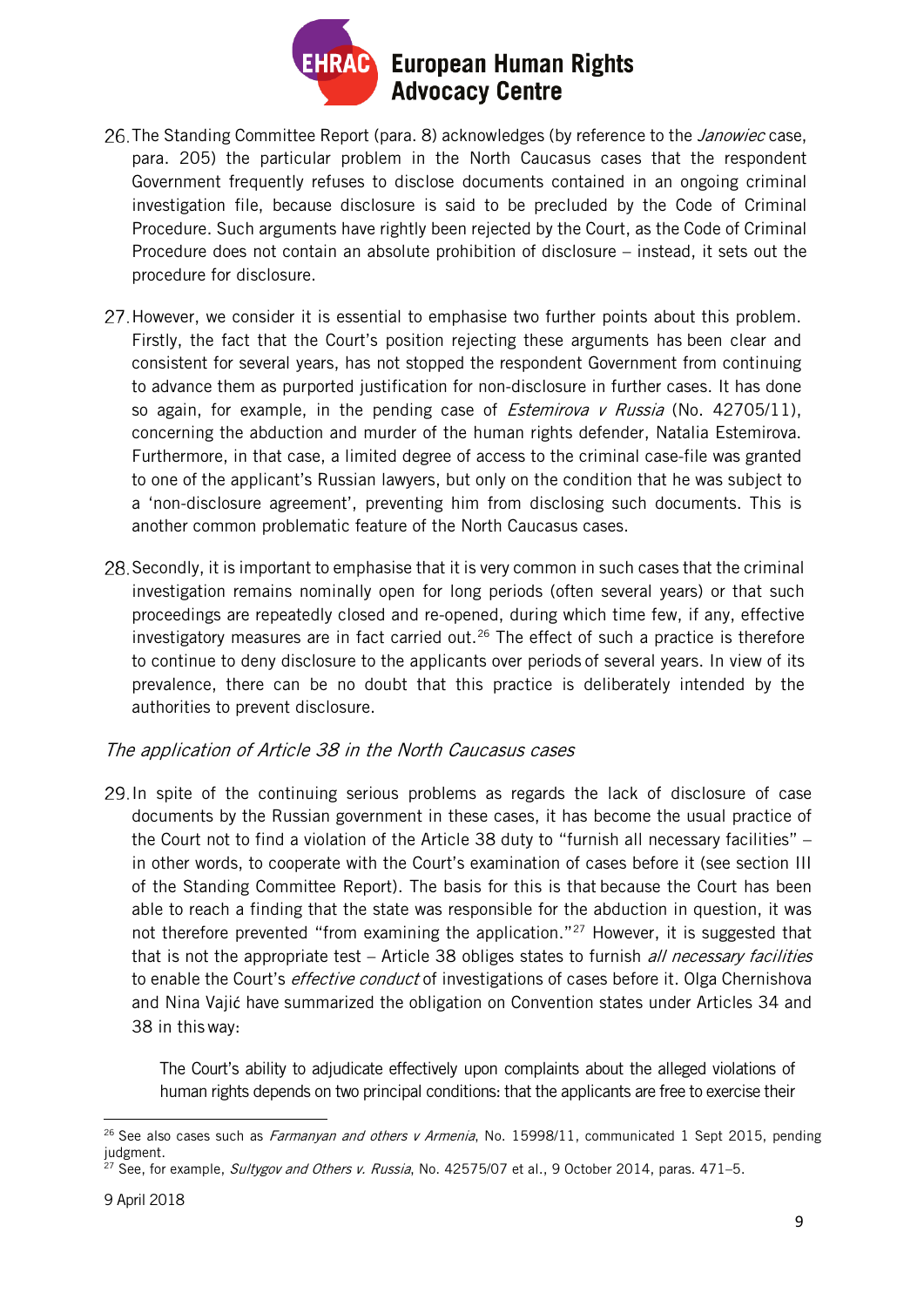

right to bring the individual petitions to the Court and that, as the Court finds it necessary, the States should take *every step* to cooperate with the Court's investigation of the matter.<sup>[28](#page-9-1)</sup> (emphasis added)

They also acknowledge the grave nature of the impact of non-disclosure:

Whenever the examination of the documents in written proceedings becomes the only instrument for establishing the facts of the case, the non-cooperation of the government has particularly grave consequences for the Court's proper function.<sup>29</sup>

The Court's explanation of the purpose of Articles 34 and 38 would also seem to confirm that the obligations go further than requiring simply the Court's capability to examine an application:

[A] failure by the respondent Government to comply with their procedural obligation under Article 34 of the Convention does not necessarily require that the alleged interference should have actually restricted, or had any appreciable impact on, the exercise of the right of individual petition. The Contracting Party's procedural obligations under Articles 34 and 38 of the Convention must be enforced irrespective of the eventual outcome of the proceedings and in such a manner as to avoid any actual or potential chilling effect on the applicants or their representatives.<sup>[30](#page-9-3)</sup>

Given the serious evidential difficulties, and the fundamental problems that have persisted in the North Caucasus cases in establishing even the very basic facts (what happened, when and who was responsible), $31$  it cannot be said that the Russian Government's routine failure to provide full disclosure enables the Court to carry out an effective conduct of investigations in these cases. A stricter application of Article 38 may assist the Court in breaking through the "wall of silence."

## <span id="page-9-0"></span>**Specific comments on draft Rule 44F.**

- 33. We consider that respondent governments' non-disclosure of documents and other information relevant to pending applications before the European Court is a serious problem, which can be significantly detrimental to the Court's capability to elucidate the facts (and provide information to the victims) and to assess whether the European Convention on Human Rights has been violated. Our starting point is that all documents on which parties rely should be disclosed, and that it should only be in very limited and exceptional circumstances that this basic rule is set aside.
- 34. It is not unusual for governments to fail to attempt to justify non-disclosure, and where reasons are given they frequently do not stand up to any truly objective scrutiny. In our view it is evident that in some situations respondent governmentswill deliberately decide not to disclose certain documents which would be likely to clarify relevant factual matters and/or

<span id="page-9-1"></span> $\overline{a}$ <sup>28</sup> Vajić and Chernishova, "The Court's Evolving Response," (n 23), p. 47. Note their use of the phrase "every step."

<span id="page-9-2"></span><sup>29</sup> Ibid., p. 66.

<span id="page-9-3"></span> $30$  Hilal Mammadov v. Azerbaijan, No. 81553/12, 4 February 2016, para. 125.

<span id="page-9-4"></span><sup>31</sup> See, e.g., Leach, "The Chechen Conflict," (n 16), pp. 743–49.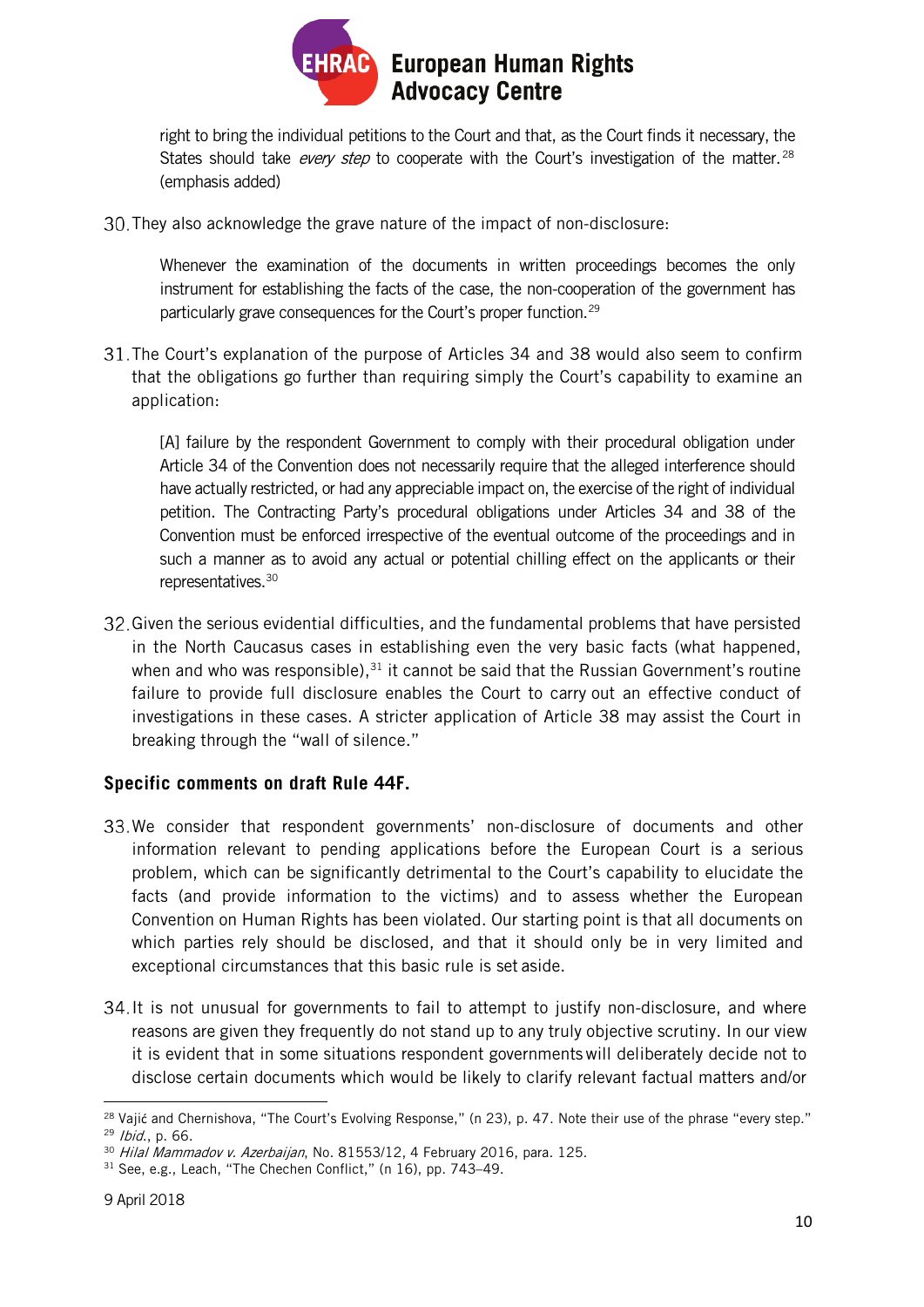

weaken its case and/or strengthen the applicant's case.

- 35. Accordingly, we would welcome the introduction of a new Court rule which further emphasises the duty of parties to co-operate with the Court, in particular, by setting out an explicit obligation as regards any information which it claims to be secret or confidential, (i) to submit such documents to the Court, and (ii) to provide 'full and detailed grounds' justifying the treatment of such documents as being secret. We also consider the transmission of the application to the other party for comment to be an essential part of ensuring the fairness of the adversarial proceedings and the perception of such fairness.
- Furthermore, we welcome the additional clarity that the Court will expressly be able to draw adverse inferences in circumstances set out in draft Rule 44F(4) and (5).
- 37. However, in light of the various, significant problems of non-disclosure which have been outlined in this submission, and in order to ensure that full trust in the Court is maintained, we consider it to be essential to add the following points:
	- (a) The question whether it is justified to treat documents as being 'classified' on grounds of national security, state secrecy or on any other grounds, must be subject to very strict and searching scrutiny by the Court. The test applied by the Court must involve the application of its own objective criteria, which are not subject to, or limited by, national standards. Therefore, the proposal that the word classified 'includes all security levels employed by national or international authorities' (para. 32 of the Standing Committee Report) is too broad – it should be made very clear that the term will *not* necessarily cover all security levels used by national or international authorities (as this will be subject to the Court's assessment). Furthermore, proposing that documents may be classified on the basis of national security or 'any equally compelling reason' is too broad and vaguely-defined.
	- (b) The provisions set out in draft rule 44F(4) and (5) to the effect that the Court can request that documents or summaries be transmitted to the applicant would be essential components of the Court's new powers of scrutiny and of ensuring the fairness of the proceedings. Accordingly, strong inferences should be drawn from failures to do so, since that is the only 'sanction' available to the Court (and this may also help deter governments from submitting 'ordinary' docs under the new mechanism in an attempt to avoid disclosure to the applicants). The Court's drawing of inferences should take account of all relevant factors, including: (i) the clarity and relative strength or weakness of the party's claims to confidentiality; (ii) the extent and likely impact of non-disclosure – for example, does the claim of confidentiality relate to documents or information which are central to the Court's assessment of the facts and/or the merits of the case; (iii) whether the claim of confidentiality is clearly out of step with the Court's prior practice and/or established caselaw in this area; and (iv) whether the party in question has previously made similar claims of confidentiality which have been rejected. We consider that there may be differences in the inferences to be drawn from a) the failure to give disclosure to the Court in the light of the new confidentiality protections provided, and b) the failure to provide redacted versions or summaries to the applicant where requested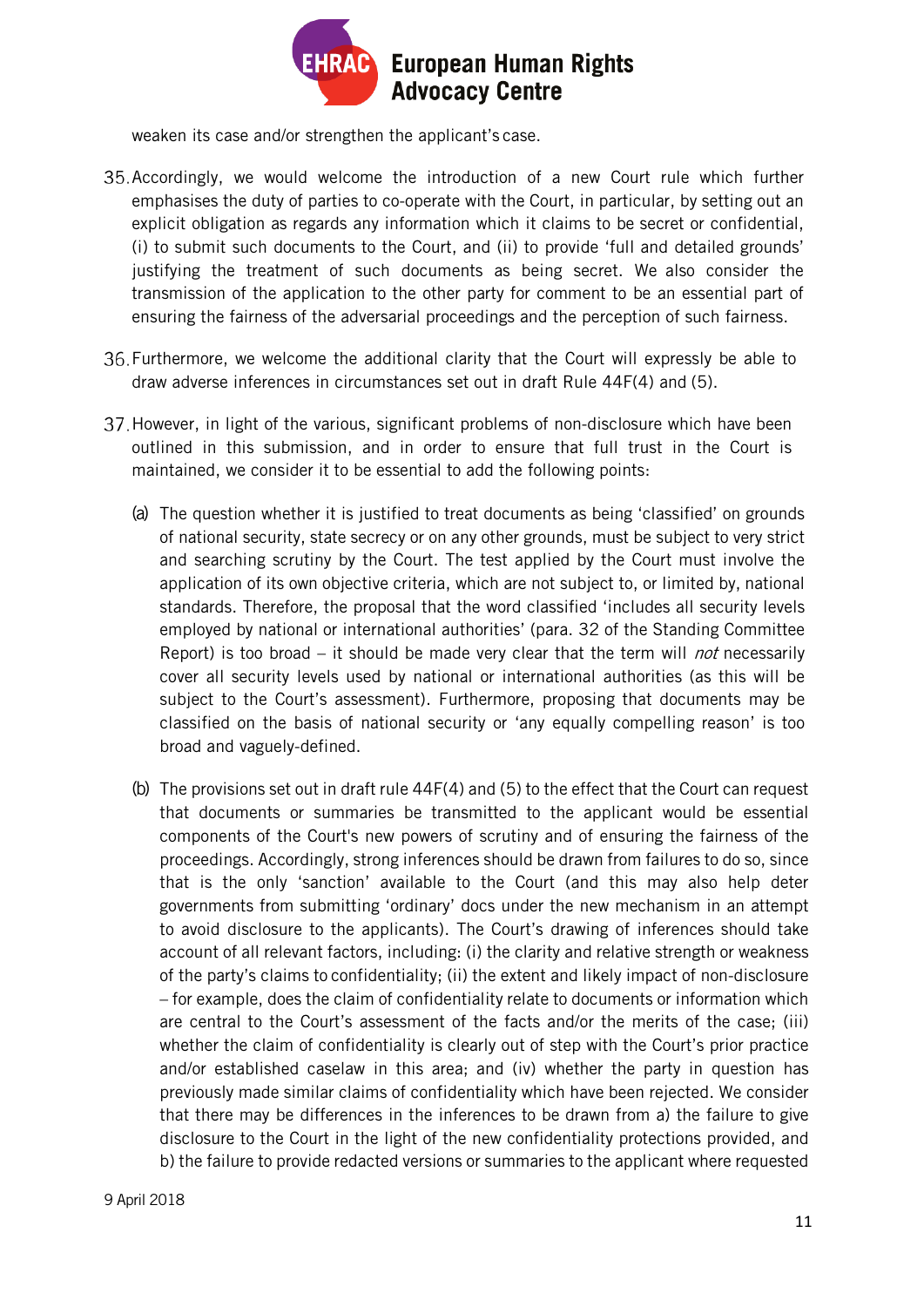

to do so by the Court (either in the case where the documents are not deemed classified by the Court or they are and partial disclosure is required). In some situations, clearly unjustifiable claims of confidentiality, and/or the repeated practice of making such claims by states, should lead the Court to draw stronger or broader inferences as to the well- foundedness of the applicants' claims.

- (c) We would also advocate the further strengthening of the Court's practice as regards the drawing of inferences, by adopting an additional Court Rule equivalent to those in force in the Inter-American system which permit the facts alleged to be accepted as being true if the state fails to respond (including, in this context, a failure to provide adequate disclosure).<sup>[32](#page-11-0)</sup>
- The notion that the Court could adjudicate on a case in which it has relied on 'classified' evidence which has not been disclosed to the other party, as set out in draft Rule 44F(6), is indeed a controversial proposal. However, we would acknowledge that such a practice need not necessarily be to the detriment of the applicant's case – it could result in the admission of evidence which could strengthen, or weaken, an applicant's case. For example, a number of the cases referred to in this submission relate to operations conducted by state security forces, in which documents relating to the planning and conduct of the operation were not disclosed. Had they been disclosed, the applicants' cases may have been strengthened – for example, because the authorities' failures in planning would have been more evident. In any event, we consider that this must be a truly exceptional procedure, applied only where it is 'strictly necessary for the proper administration of justice'. Furthermore, given that it involves a 'derogation' of the adversarial principle, we would propose that the Court's use of this procedure be subject to independent review on an annual basis by a suitably experienced and qualified person (for example, a former judge of the European Court) who is permitted to view all the documentation in any case in which it is applied (and to take evidence or submissions from any person or body as s/he considers fit), and that the report of the independent reviewer is published on the Court's website.
- 39. We note that draft Rule 44F(4) envisages the Court's assessment of documents submitted under the rule in 'an ex parte and in camera procedure'. It is not clear whether this refers to a procedure in addition to the written process envisaged by draft Rule 44F(2). For the avoidance of doubt, we would be opposed to any additional 'ex parte' application process. It is also not clear whether or how the parties would be informed about any decisions made by the Court on disclosure and the reasons for such decisions (beyond any references in the judgment). We would propose that the Court should inform the parties not only of any

<span id="page-11-0"></span><sup>32</sup> Article 38 of the Rules of Procedure of the Inter-American Commission on Human Rights provides: 'The facts alleged in the petition, the pertinent parts of which have been transmitted to the State in question, shall be presumed to be true if the State has not provided responsive information during the period set by the Commission under the provisions of Article 37 of these Rules of Procedure, as long as other evidence does not lead to a different conclusion'. See also Article 41 of the Rules of Procedure of the Inter-American Court of Human Rights. See further: Parliamentary Assembly of the Council of Europe, Committee on Legal Affairs and Human Rights, Report: Member states' duty to co-operate with the European Court of Human Rights, Doc. 11183, 9 February 2007, para. 91; P. Leach, C. Paraskeva & G. Uzelac, "International Human Rights & Fact- Finding – an analysis of the fact-finding missions conducted by the European Commission and Court of Human Rights", London Metropolitan University, February 2009, p. 63.